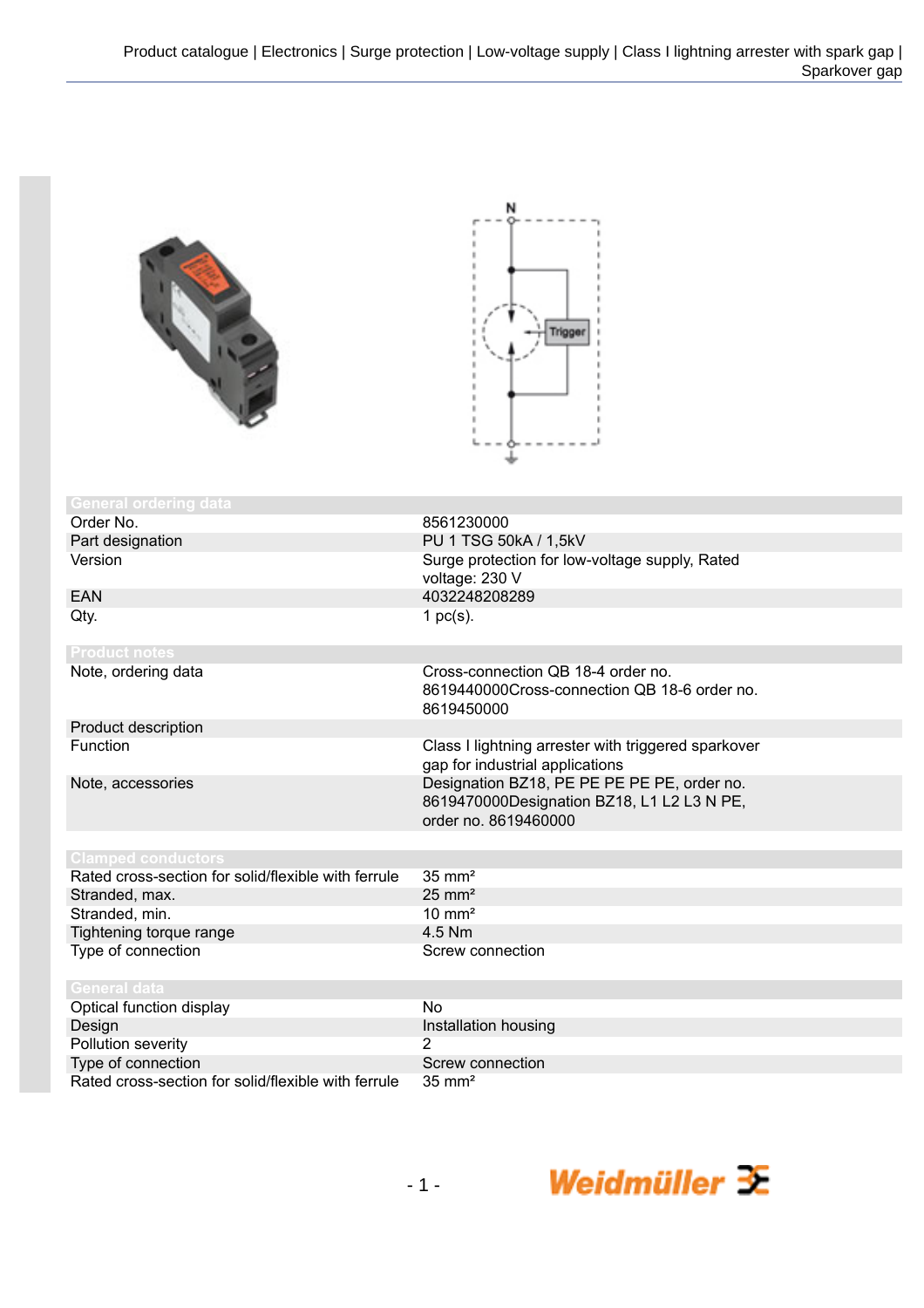| <b>General data</b>                              |                                             |
|--------------------------------------------------|---------------------------------------------|
| solid                                            |                                             |
| flexible                                         |                                             |
| Flexible w. ferrule (DIN 46228-1)                |                                             |
| stranded                                         | $1025$ mm <sup>2</sup>                      |
| Ambient temperature (operational)                | $-40$ 85°C                                  |
| Storage temperature                              | $-40$ 85°C                                  |
| Note, accessories                                | Designation BZ18, PE PE PE PE PE, order no. |
|                                                  | 8619470000Designation BZ18, L1 L2 L3 N PE,  |
|                                                  | order no. 8619460000                        |
|                                                  |                                             |
| Insulation coordination acc. to EN 50178         |                                             |
| Overvoltage category                             | III                                         |
| Pollution severity                               | $\overline{2}$                              |
|                                                  |                                             |
| Interference voltage                             |                                             |
| On output side (L /N - PE) at max. discharge     | 1,500 V                                     |
| current; smaller                                 |                                             |
| On output side, smaller                          | 1500 V                                      |
|                                                  |                                             |
| <b>Protective elements</b>                       |                                             |
| Optical function display                         | No                                          |
|                                                  |                                             |
| <b>Technical data</b>                            | 230 V                                       |
| Rated voltage                                    |                                             |
| Rated voltage (AC)                               | 230 V                                       |
| Max. continuous voltage, Uc (AC)                 | 260 V                                       |
| Requirements class, acc. to IEC 61643-1          | Class I                                     |
| Requirements class, acc. to EN 61643-11          | T <sub>1</sub>                              |
| Acc.to DIN VDE 0675-6                            | Requirements class B                        |
| Lightning test current I imp (10/350 µs)         | 50 kA with 25 As charge                     |
| Specific energy, per path                        | 625 kJ/Ω                                    |
| Short-circuit current extinction without back-up | 500 A / 50 Hz                               |
| fuse                                             | 25 kA                                       |
| Short-circuit strength with max. back-up fuse    |                                             |
| Sparkover time                                   | $\leq 1 \mu s$                              |
| Fuse, max.                                       | 125 A gl<br>1500 V                          |
| Protection level Up (typical)                    | $2.5 \text{ mA}$                            |
| Leakage current at Un<br>AC/DC/UC                | <b>AC</b>                                   |
| Discharge current, max. (10/350 µs)              | 50 kA                                       |
| Mains frequency at 250 Vmax                      | 5060 Hz                                     |
|                                                  |                                             |
| <b>Dimensions</b>                                |                                             |
| Clamping range, max.                             | $35 \text{ mm}^2$                           |
| Clamping range, min.                             | $10 \text{ mm}^2$                           |
| Clamping range, nom.                             | $35 \text{ mm}^2$                           |
| Length                                           | 91 mm                                       |
| Height                                           | 63 mm                                       |
| Width                                            | <b>18 mm</b>                                |
|                                                  |                                             |